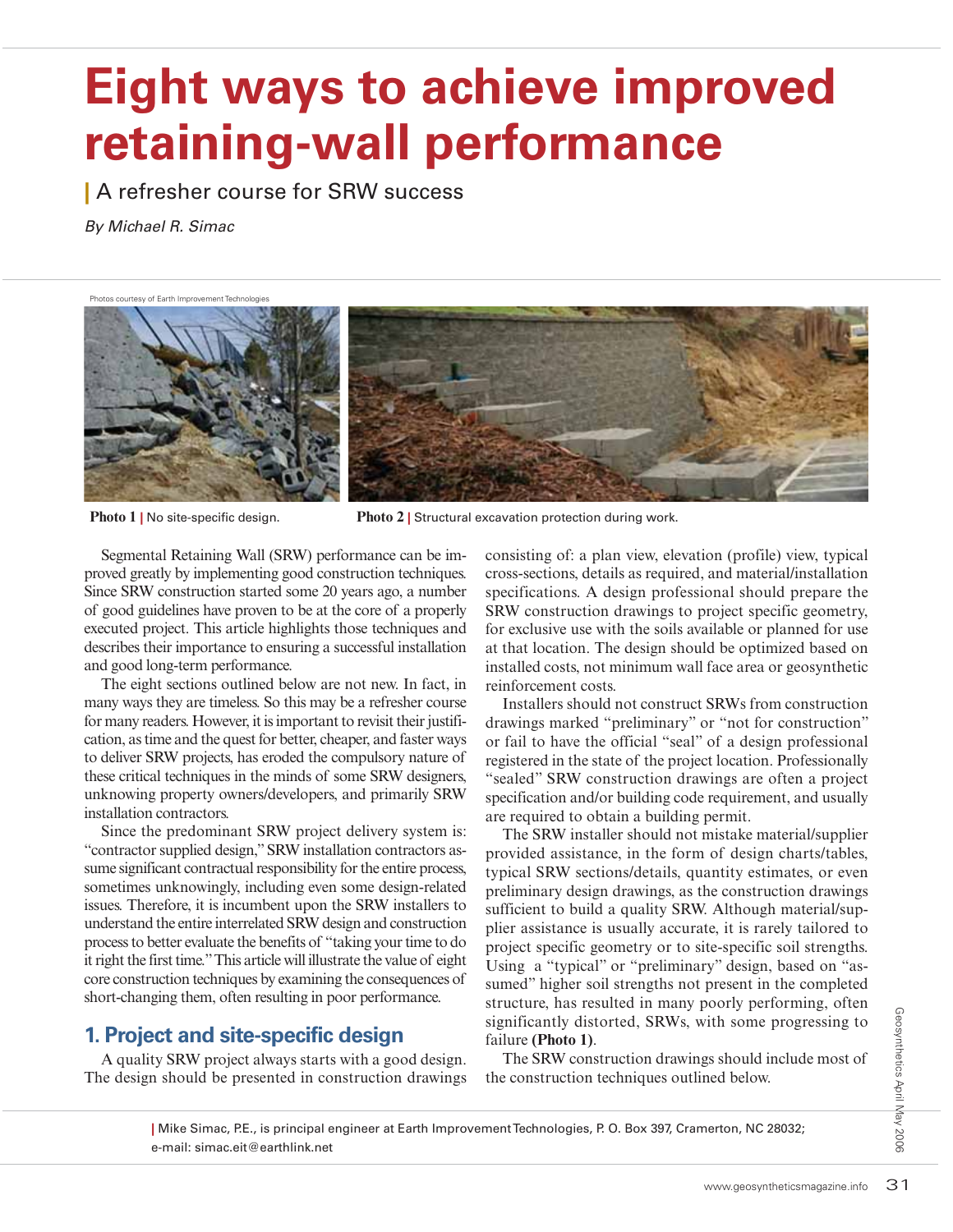

**Photo 3 |** Inadequate surface-water control during work.

#### **2. Survey SRW plan location**

The SRW plan location should be physically located on site by a registered land surveyor or the general contractor's construction staking personnel. A SRW alignment survey on site assists the installer in identifying potential conflicts in the SRW drawings, or with property lines, right-of-way limits, easements, existing or proposed utilities, buildings, excavation support, and wall plan geometry layout. The SRW construction drawings **(see section 1.)** should prescribe the plan location at the bottom of wall to start construction that accounts for the preset batter of the specific SRW system to attain the desired horizontal location at the top of wall (normally the location shown on the site/civil engineer's grading plan).

The SRW alignment stakes, typically offset 4 to 10 ft. in front of the wall, may also provide information as to the grades for top and bottom SRW elevation, and possibly geogrid type, length, and vertical spacing. Due to the difficulties in changing SRW plan location once construction begins, the extra time and effort to survey the exact location is a cost-effective quality control technique. The frustration level can get quite high when the installer builds it right, but in the wrong place!

#### **3. Protect excavation during construction**

32<br>  $\frac{2}{3}$  The SKW design professic<br>  $\frac{1}{3}$  most SRW design professic<br>
the type and extent of exca<br>
installer's equipment, mean<br>
Therefore, the SRW inst<br>
excavation backslopes ar<br>
stable during construction,<br>
excava The SRW installer must maintain a stable excavation during construction. Stability during excavation is generally excluded in most SRW design professional's construction drawings because the type and extent of excavation is directly related to the SRW installer's equipment, means, and methods of excavation.

Therefore, the SRW installer must independently determine excavation backslopes and benching schemes that remain stable during construction, providing the necessary temporary excavation support to ensure worker safety and to meet OSHA requirements; and also to protect existing structures or utilities, accounting for any imposed construction equipment loadings. The project geotechnical report sometimes provides useful information on soil cut slopes. When conventional cut slopes and benching schemes are inadequate, temporary structural excavation support becomes necessary. Most SRW installers specifically exclude structural excavation support from their quotations and contracts since it is typically designed and installed by specialty geotechnical contractors. Temporary excavation support may consist of: steel or plastic sheet piling, cantilevered or tied-back "H" pile and lagging walls, tangent pile walls, jet grouting, or structural diaphragm slurry walls **(Photo 2)**.

The SRW installer must also prevent surface stormwater from entering the excavation or work area, an essential to maintain stability and to minimize construction delays. This is usually accomplished with a series of diversion berms and/or drainage swales. Since these features are considered incidental to the work, and generally not shown on the site grading plan, it will be the SRW installer's responsibility to protect the work area by installing the drainage features needed for the protection desired. This can be difficult because the site grading, and water-flow pattern, sometimes change daily. Therefore, most SRW contractors opt to "safe up" at the end of each day or as a storm approaches. When those measures are inadequate, a portion of the completed work can be destroyed **(Photo 3)**.

#### **4. Outlets for internal drainage**

The construction drawings **(see section 1.)** should provide a drainage design that indicates the type and location of drainage outlets along the entire length of the wall. Internal SRW drainage consists of the wall face drain, a blanket drain at the base of the reinforced soil mass, and a back (chimney) drain behind the reinforced soil mass. The drainage outlet should be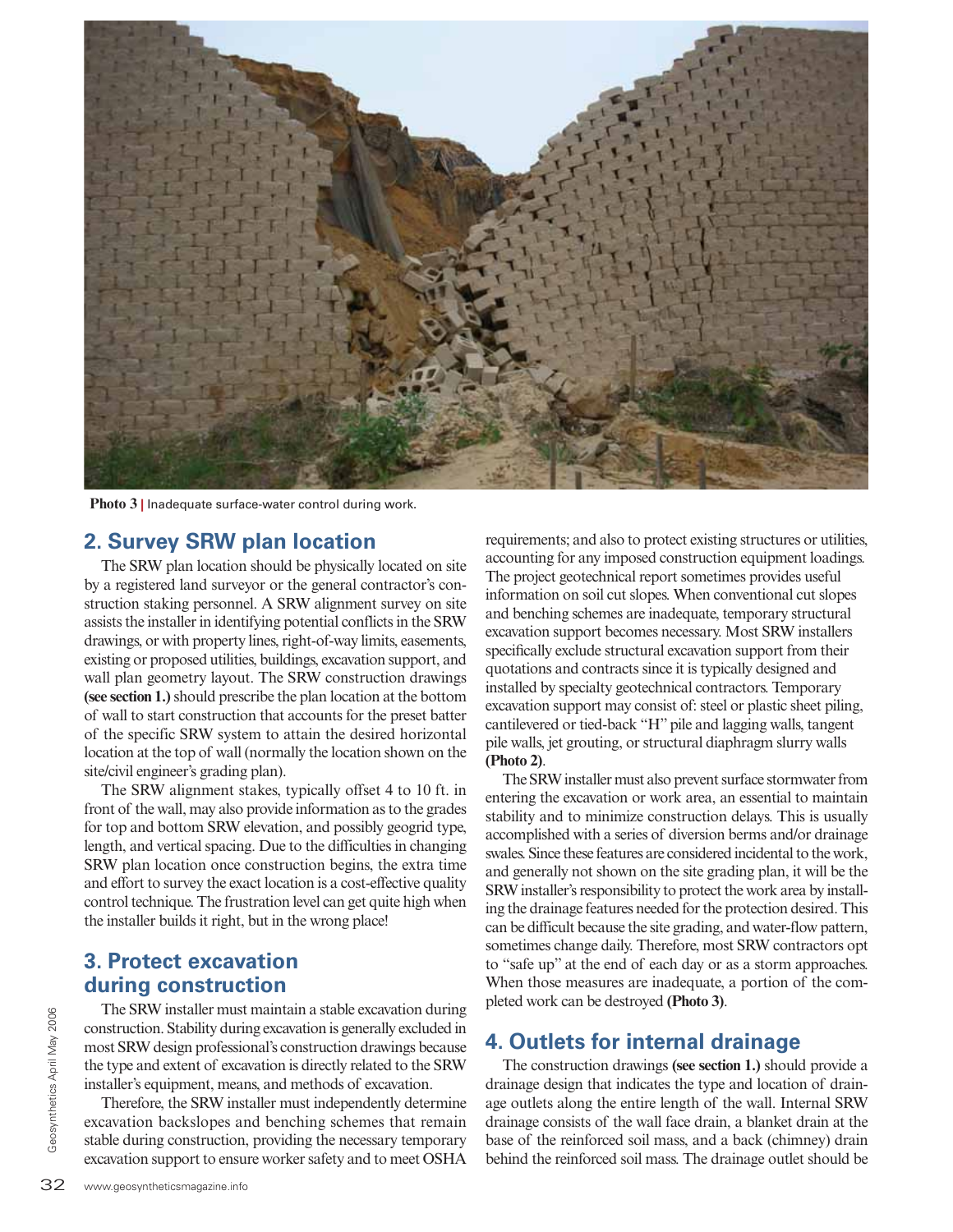## **Retaining-wall performance**



**Photo 4 |** No outlet provided; collection pipe above flow line.

physically connected to the collection pipe (slotted and running parallel to wall face) and consist of solid pipe that gravity flows water collected by the drainage system to the outside and beyond the SRW.

Although significant experience has shown that drainage outlets below a freedraining aggregate leveling pad perform better, some SRW designers and project constraints necessitate outlet through the front face at grade. Front face outlets require low permeability soil, such as wellgraded aggregate base course, be used up to the outlet elevation, with free-draining aggregate above. Since water always finds the "path of least resistance" it is important that the outlet connection is coincident with a "low point" of the collection system **(Photo 4)**.

In either case, the outlet should be constructed immediately so that the drainage system is effective throughout wall construction, as well as permanently. It is quite surprising how many walls have been constructed (even according to plan!) with drainage collection pipes

but no outlet. Failure to properly outlet the internal drainage system is the third most-common critical error made during SRW construction.

#### **5. Monitoring activities**

The SRW installation contractor should implement quality control procedures to ensure that all work is examined by the contractor's personnel prior to covering up with soil. This may include checking placement elevations; geosynthetic type, strength, and length; facing connections; soils being used for construction; compaction procedures, etc. Some contractors highlight portions of the SRW plan as installation is accomplished and have a second person check the work and sign the plan. Additionally, it is recommended, whether required by project specifications or not, that the SRW installer retain an independent qualified geotechnical engineer to:

**a)** Approve foundation soils beneath SRW as capable of supporting the SRW

based upon the applied bearing pressure shown on the plans **(see section 1.)** The foundation soils within the entire geosynthetic reinforcement length should be observed by a geotechnical engineer and approved, prior to starting the leveling pad. This is to ensure that soil materials provoking vertical settlement or mass instability are removed prior to SRW construction **(Photo 5)**.

**b)** Approve fill source for reinforced soil volume per project or SRW installation specifications by shear testing, index testing, or visual description. The soil used in the reinforced soil volume (in contact with geosynthetic reinforcement) is critical to its structural stability. This documentation is essential to proving that appropriate soil materials are used in the reinforced soil volume, and knowing prior to use, a soil is acceptable.

m is essential to proving that<br>
bil materials are used in the<br>
volume, and knowing prior<br>
s acceptable.<br>
npaction to document that<br>
soil volume is constructed<br>
plan. Compaction testing<br>
best quantitative measure<br>
if ill q **c)** Test compaction to document that the reinforced soil volume is constructed according to plan. Compaction testing provides the best quantitative measure of constructed fill quality and an indirect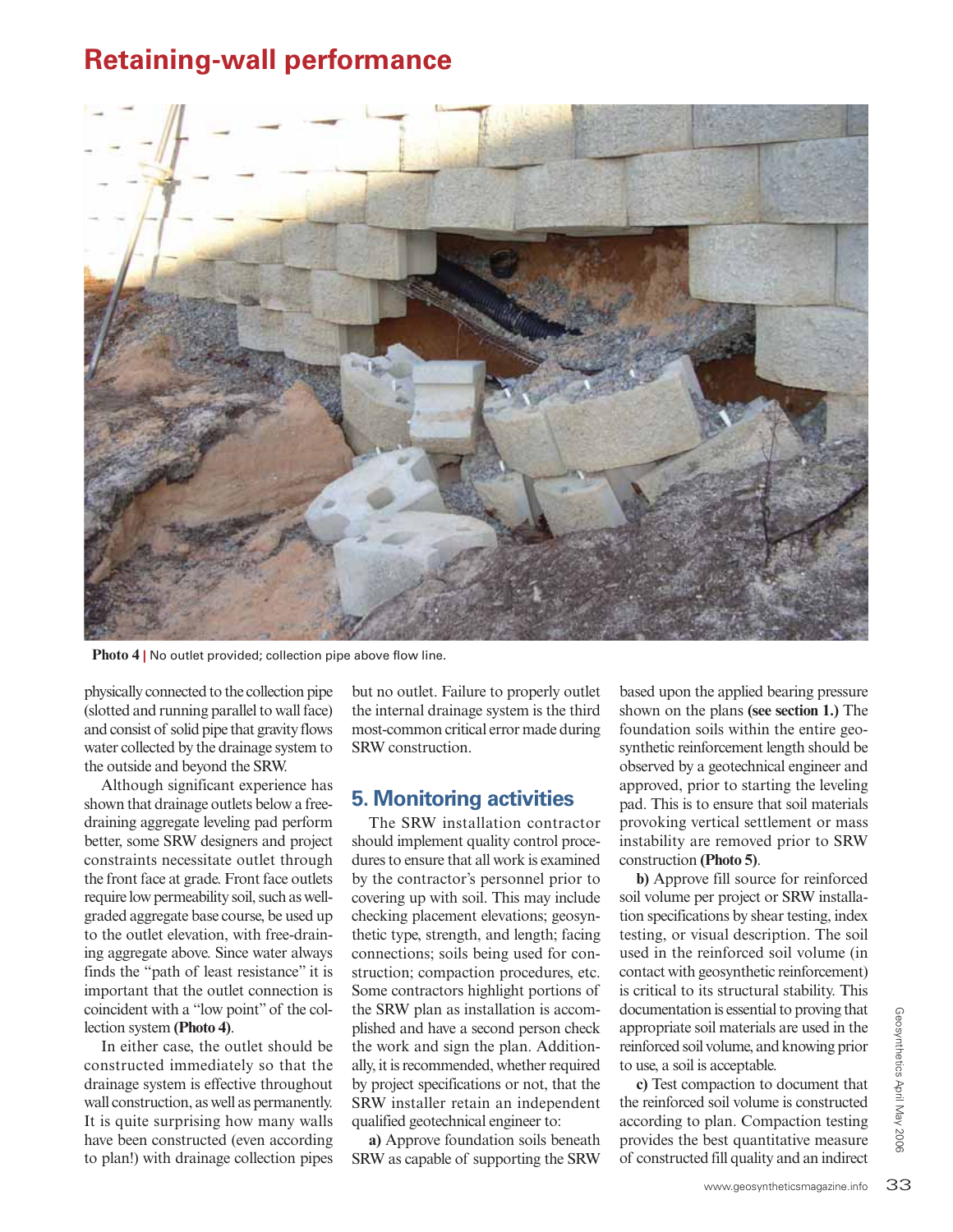

**Photo 5 |** Soft foundation soils left in place.

correlation to the soil strength. Simply put, poor compaction will lead to poor performance. Test all fill soils except for drainage aggregate.

**d)** Observe and document installation of SRW system components to establish a complete construction record. These observations would include: material certifications, SRW facing unit placement, geosynthetic reinforcement type, length, and placement elevation, wall face alignment, etc.

9<br>  $\frac{2}{3}$  many instances an owner's<br>
sentative is unfamiliar with<br>
installation requirements<br>
have the SRW construction<br>
The SRW installation cont<br>
a better position to establis<br>
the work provided met or e<br>
specificati Owner-sponsored construction quality assurance testing (CQAT) is generally insufficient in scope to address the work itemized above, and also to meet the detailed documentation requirements for building officials or civil litigation, particularly when the SRW installation contractor provided the design. And in many instances an owner's CQAT representative is unfamiliar with all the SRW installation requirements and may not have the SRW construction drawings. The SRW installation contractor is in a better position to establish and prove the work provided met or exceeded the specification requirements by including

third party quality control testing and observation in work quotations and project delivery procedures, particularly if a dispute arises.

#### **6. Filling, compacting the hand-compaction zone**

The most common critical error made in SRW construction is poor compaction in the "hand compaction zone." The "hand compaction zone" are those soils placed within and just behind the SRW facing units, i.e., from the front face back 3 to 5 ft. horizontally. Recommended equipment for "hand compaction zone" compaction are hand operated, walkbehind compaction equipment such as a vibrating plate tamp, jumping jack tamper, and/or small (12-18 in.-diameter) drum rollers.

SRW manufacturers have designated the "hand compaction zone" to assist in maintaining wall alignment during construction by minimizing construction loads near the wall face. This has led to significant confusion among SRW installers who have interpreted these instructions (or cautions) to mean little or no compaction is required in the "hand compaction zone," and equipment should be kept away from the SRW wall facing. Failure to compact soil in the "hand compaction zone" has dire consequences **(Photo 6)**. Note that the machine-compacted portion of the MSE fill is still performing well.

The deleterious effects of these equipment cautions are exacerbated by the rampant SRW installer technique of prestacking multiple courses of SRW units **(Photo 7)**. This leads to extremely thick, 12-24 in., (and poorly) compaction lifts of the main soil fill. However, the largest effect of this technique is on the filling and compaction of the wall face drainage aggregate and the "hand compaction zone" soils. Drainage aggregate placed into the top of 2-4 multi-stacked SRW units, has little opportunity to completely fill the voids within, between, and behind the SRW units. This leads to inadequately filled SRW units, particularly at the bottom of the stacking interval, usually a geosynthetic reinforcement connection layer/level. Therefore, multi-stacked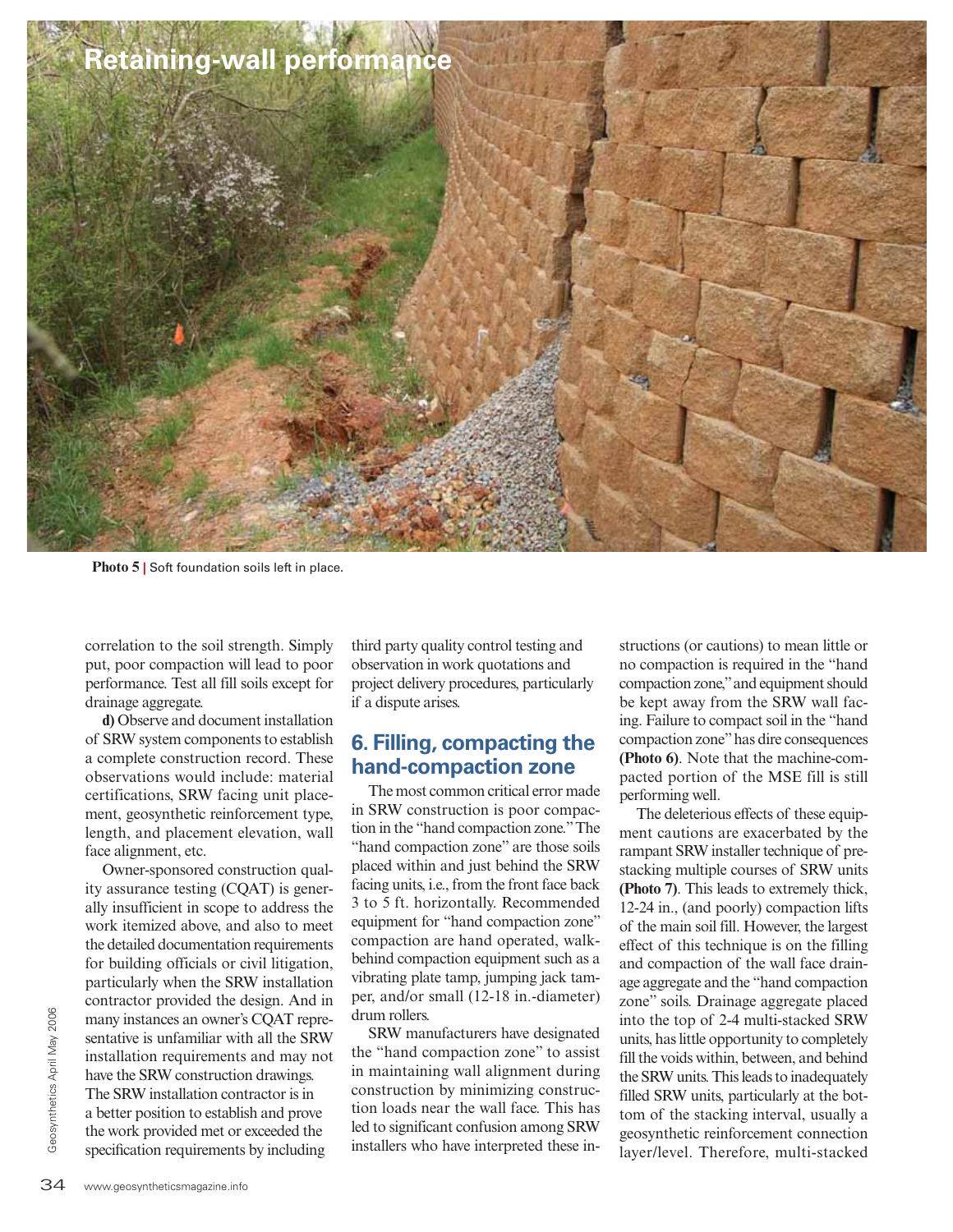## **Retaining-wall performance**



**Photo 6 |** No compaction within 3-5 feet of wall face.

blocks reduce facing connection strength by compromised (non-compacted) interaction with aggregate, and lower filled SRW unit weights than anticipated, all requirements of the connection testing upon which the design is based.

Additionally, multi-stacking of SRW units decreases lateral stability between geosynthetic layers by reducing the overall weight, (inadequate filling), and thick lifts reducing the ability to compact the aggregate into the densest, stiffest configuration. Without a stiff, stable facing system, created by densifying aggregate within, between, and behind the SRW units, compaction of the soils within the "hand compaction zone" becomes more difficult. That is why even solid SRW units require drainage aggregate, easily compacted by vibration, behind and between the units, to create a stiff facing system. Multi-stacking of SRW units tends to leave thick (12-24 in.), loose soil layers to be compacted by light walk-behind compaction equipment in the "hand compaction zone," especially if the soil is windrowed at the facing to reduce the aggregate volume of the wall face drain **(Photo 8)**.

The SRW installer can eliminate these SRW facing issues by following the manufacturer's suggested installation procedures of placing and filling one SRW block course at a time. Compaction in the "hand compaction zone" can be greatly improved by filling the SRW units with drainage aggregate and tensioning the geosynthetic reinforcement prior to placing the main reinforced soil fill. Initiate compaction of each block course soil lift (6-8 in.) by compacting the wall face drainage aggregate with vibration. Normally two passes just behind the facing units is sufficient. Next, use the appropriate (vibratory or kneading) walk-behind equipment to compact the soil fill within 4 to 5 ft. of the SRW unit.

**Photo 7 |** Multi-stacking of

Lastly, use mechanized equipment to compact the remaining soil fill layer all the way back to the excavation face or to meet the mass grading fill placement. Use care to make sure the compaction efforts of the wall installer are overlapped by the mass grading contractor at the back of the reinforced soil zone. Sufficient compaction testing early on in the project should establish the most efficient procedure (passes and direction) for specific equipment and soil types placed behind the drainage aggregate.

#### **7. Placement and tensioning of the reinforcement**

The correct geosynthetic reinforcement type (strength) and length should be placed at the locations shown on the plans: i.e., wall station and elevation. Tensioning of the geosynthetic reinforcement assists in controlling SRW facing

alignment movement and improves the lateral stability of facing during construction for compaction. Consistency in the SRW installer's tensioning procedures will lead to more uniform completed SRW facing alignment. Most SRW installers have found taut, pulled tight with no wrinkles, is the most repeatable geosynthetic tension to use. Uniform tension may be maintained by pins, stakes, piles of fill, or by hand until soil can be placed over the geosynthetic. The geosynthetic should not be tensioned until connection with the SRW facing is complete, including filling in, between, and behind with drainage aggregate.

#### **8. Protecting the SRW from water immediately after construction, and permanently**

Surface stormwater intrusion into the completed SRW structure is the second most-common cause of poor performance. After completing the SRW, most installers seem to think their project is done. However, protecting the SRW facing and reinforced soil volume from the ravages of surface erosion until the permanent drainage, pavement, and/or erosion control structures are in place is a critical but difficult task, with changing site conditions controlled by others **(Photo 9)**. It is critical because final payment is usually not issued until the SRW is accepted by the owner.

Therefore, the SRW installer should push to construct all completed permanent drainage systems as soon as practical, particularly those associated with the



**Photo 8 |** Loose soil left near drainage aggregate. **Photo 9 |** Surface water